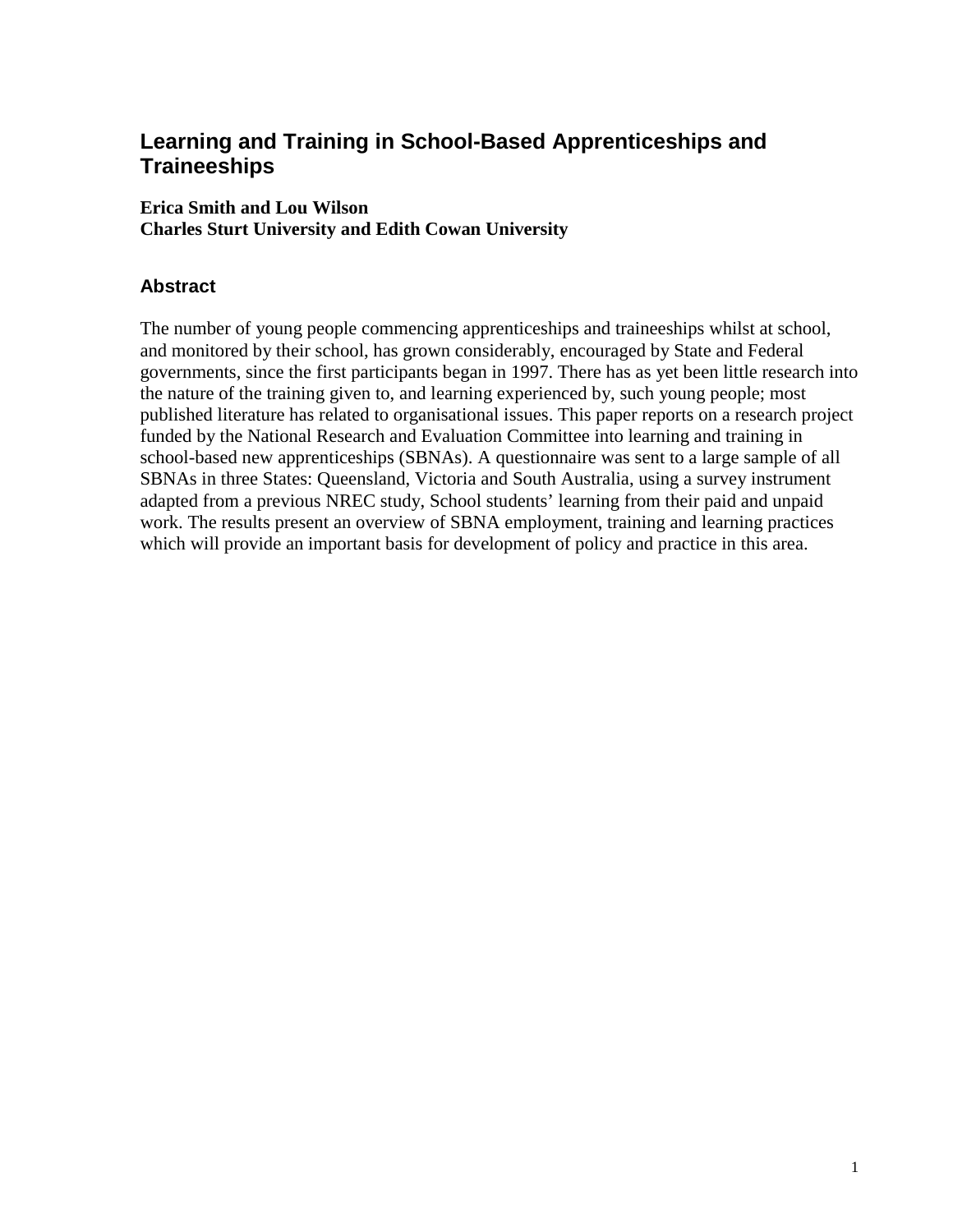## **Learning and Training in School-Based Apprenticeships and Traineeships**

### **Erica Smith and Lou Wilson Charles Sturt University and Edith Cowan University**

## **Introduction**

This paper reports on a project, funded by the National Research and Evaluation Committee, which set out to examine learning and training in school-based apprenticeships and traineeships. In school-based new apprenticeships  $(SBNA<sup>1</sup>)$  young people are employed and engaged in a contract of training while still involved in full-time, or in some cases, part-time school studies. Although the program began only in 1997, there are now thousands of young Australians involved in SBNAs.

An earlier research project (Smith & Green, 2001), examining school students' learning from paid and unpaid work, found exceptionally high learning outcomes from SBNAs. Young people in these arrangements appeared, from the results, to have quite superior training and learning experiences to young people in other part-time jobs or young people in vocational placements. However the sample methods in that earlier study captured only a small number of school-based apprentices and trainees, and hence this important finding needed to be tested on a larger number of such young people. The current project therefore set out to test the finding on a substantial sample of SBNAs in the three Australian States with the largest numbers of young people in such arrangements: Queensland, Victoria and South Australia.

## **General Context**

 $\overline{\phantom{a}}$ 

School-based apprenticeships and traineeships need to be seen in the context of several developments in the area of young people's employment and post-compulsory education. These are:

- Attention paid to apprenticeships and traineeships as important forms of entry-level training, particularly for young people (eg Robinson, 2001; Smart 2001). Recent work on apprenticeships and traineeships that has examined learning issues includes Harris, Willis, Simons & Underwood, 1998 and Smith, 2000.
- Growth of Vocational Education and Training (VET) in schools programs. 90% of schools offering senior secondary programs now offer VET in schools programs and over 150,000 students were involved in such programs in 2000 (MCEETYA, 2001).
- The prevalence of part-time work among senior school children. Estimates of participation in part-time work are generally around 60% of students in Years 11 and 12 (eg Smith & Green, 2001). SBNAs reflect, in part, a wish to utilise such experiences in a positive educational manner.

<sup>&</sup>lt;sup>1</sup> For the purposes of brevity the term SBNA (school based new apprentice/apprenticeship) is used throughout the paper to refer to the student/program. In some States and Territories, different abbreviations are used, eg SAT, SNAPs.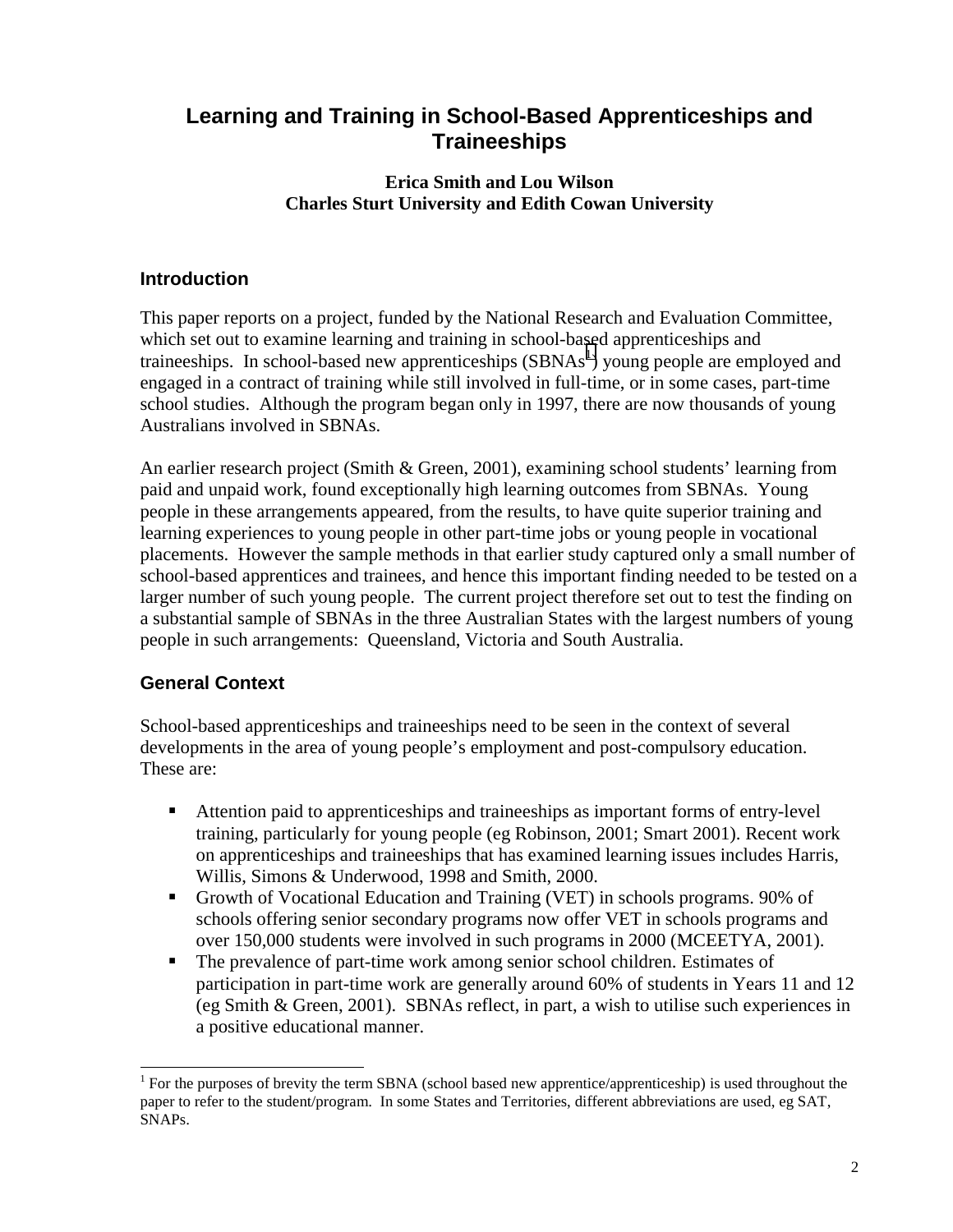• Continuing concern with the safe transition of young people from school to work (eg) Frost 1998) and the search for innovative methods of achieving this (MCEETYA, 2001).

#### **What are SBNAs?**

In an SBNA, the student, while counting as a full-time school student, is employed part-time as an apprentice or trainee (Frost, 1998). As with other apprentices and trainees, a contract of training is established which is registered with the appropriate State registration authority. Thus the student, as part of the contract of training, gains a VET qualification, which is most commonly at AQF level 2. In addition, the training generally counts towards the student's senior secondary school certificate and in some cases, for tertiary entrance ranking.

The student is paid for the time spent at work and in formal off-the-job training. Off-the-job training is conducted at an RTO (registered training organisation, which may be TAFE or another provider) although in some cases some of the training may be 'sub-contracted' to the student's school, and in other cases may be conducted entirely on the job.

#### **Growth of SBNAs**

SBNAs were introduced in 1997, arrangements having been established by MCEETYA in June of that year. Commencements in SBNAs increased rapidly from 1591 in 1998 to 4288 in 2000 (MCEETYA, 2001). In 2000 there were 5957 in training. SBNAs can only be introduced where industrial awards allow for part-time apprenticeships and traineeships. In some cases school students undertake part-time traineeships that have no connection to school (Smith  $\&$ Green, 2001). These are not included in SBNA figures and are recorded separately in State Training Authority data collection in most States (but not South Australia). From 2002 the introduction of a new national Contract of Training will see SBNAs recorded separately in all States.

The three States in the study (Queensland, Victoria and South Australia) have the highest numbers among States and Territories. Numbers for 2000, the latest year for which figures were available at the time of the study, are given in Table 1.

| <i>State</i>    | <b>SBNAs</b> commencing 2000 | SBNAs in place 2000 |
|-----------------|------------------------------|---------------------|
| Queensland      | 2842                         | 3687                |
| Victoria        | 486                          | 841                 |
| South Australia | 389                          | 553                 |

**Table 1. SBNAs in 2000: Commencements and numbers in place** 

MCEETYA, 2001: 29.

#### **Literature on SBNAs**

Much literature on SBNAs tends to fall into the following categories, in common with VET in schools literature (Smith & Green, 2001). These are:

 Scoping – detailing the size and institutional arrangements for SBNAs (eg Malley *et al*, 2001; MCEETYA, 2001; Education Outcomes Research Unit, 2001; Price, 1999: *Training Agenda,* 1998)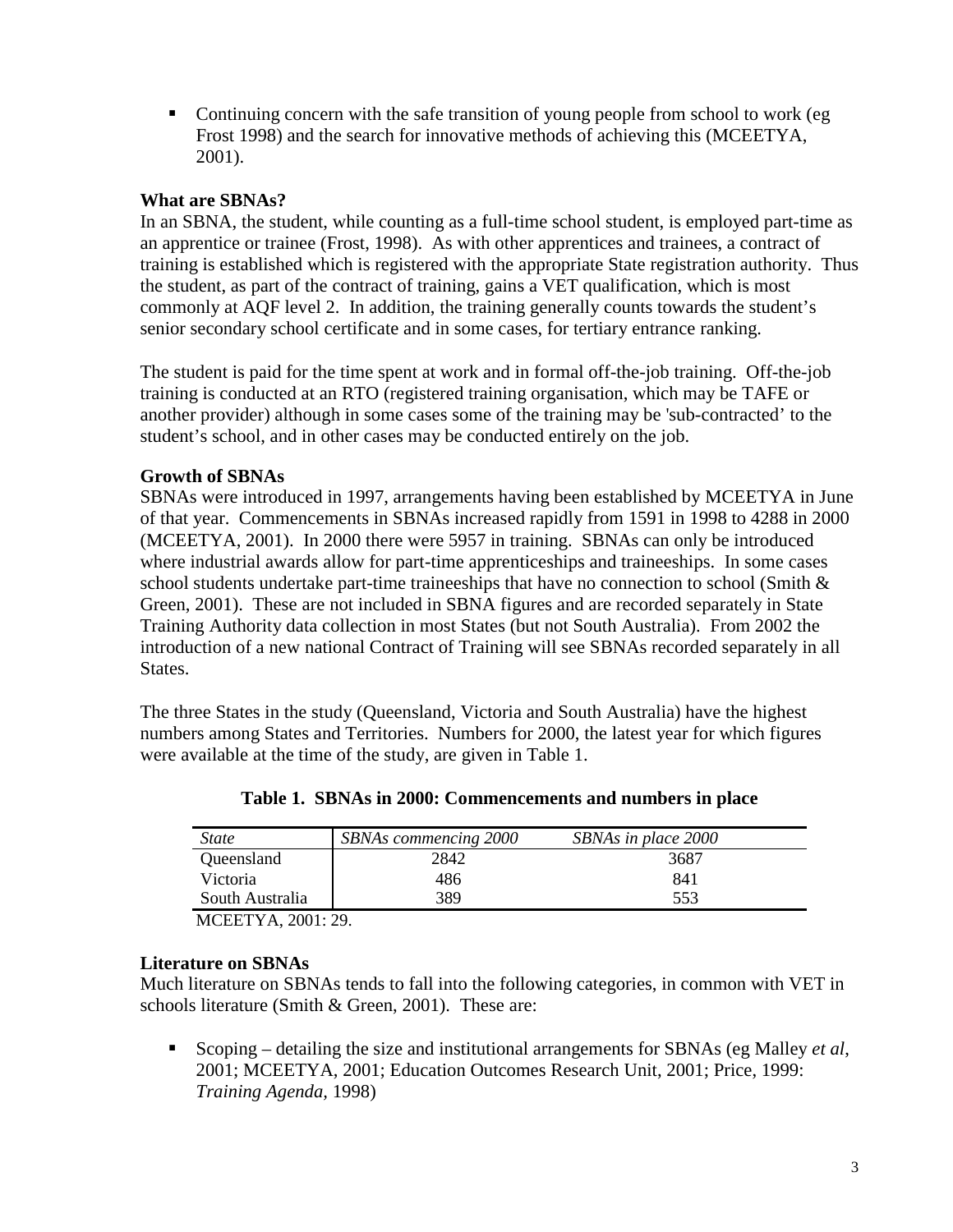- Celebrating success describing case studies selected to showcase the concept. These include Irwin (1999), *VETNETWORKER* (1999), *VETNETWORKER* (2000) and Grace (2000).
- Guides published in each State for the use of those involved in SBNAs, particularly schools and employers (eg DETE, 2001, an extremely detailed and comprehensive example).

Only a small body of literature on SBNAs is research-based. The following points summarise previous research findings about students and employers involved in SBNAs that may impact upon learning and training. A current Australian National Training Authority (ANTA)-funded evaluation of SBNAs will add to this body of knowledge.

*Positive features:*

- **Employers see SBNAs as a useful recruitment tool, especially in industries with a high** labour turnover (Frost, 1998; Andrews *et al,* 2000) and those with recruitment difficulties (Schofield & Associates, 2000)
- SBNAs can be seen as a career 'try-out' activity (Andrews *et al,* 2000)
- Students are introduced to the TAFE learning environment (Frost, 1998)
- Students have better contracted training outcomes post-school than the average (Education Outcomes Unit, 2001)
- Employers are favourably disposed towards SBNAs as very young learners (Andrews *et al,* 2000)
- An SBNA may grow out of a previous vocational placement and possibly an earlier period of work experience (Andrews *et al*, 2000)
- **Payment for SBNAs means some students can finish school rather than leave to earn an** income (Andrews *et al,* 2000)
- Some students plan to use their AQF qualification to link to further education (Andrews *et al,* 2000)
- Some school-based apprentices like the security of knowing their employment will continue after they left school, removing Year 12 anxiety (Irwin, 1999).

*Difficulties:*

- Most students work too few hours, eg eight or nine hours per week (Andrews *et al*) 2000), whereas the optimum contract is half-time (DETE, 2001)
- On the other hand, working long hours as an SBNA may put 'excess pressure' on students (Schofield *et al,* 2000)
- Employers may find it hard to 'save' useful training tasks for when the trainee is due in to work (Frost, 1999)
- Most schools only have a few SBNAs, meaning students need to take a great deal of responsibility for organising their work and study (Frost, 1998)
- Students lose the chance to undergo another post-school contracted training course at the same AQF level (Andrews *et al*, 2000)
- Some employers find the bureaucratic procedures too difficult (Andrews *et al*, 2000)
- Schools are rarely 'extremely' satisfied with the learning provision from RTOs; dissatisfaction appears to be greater where the SBNA is on-the-job. There are several examples of RTOs giving inappropriate workbooks to SBNAs to complete on their own (Andrews *et al*, 2000).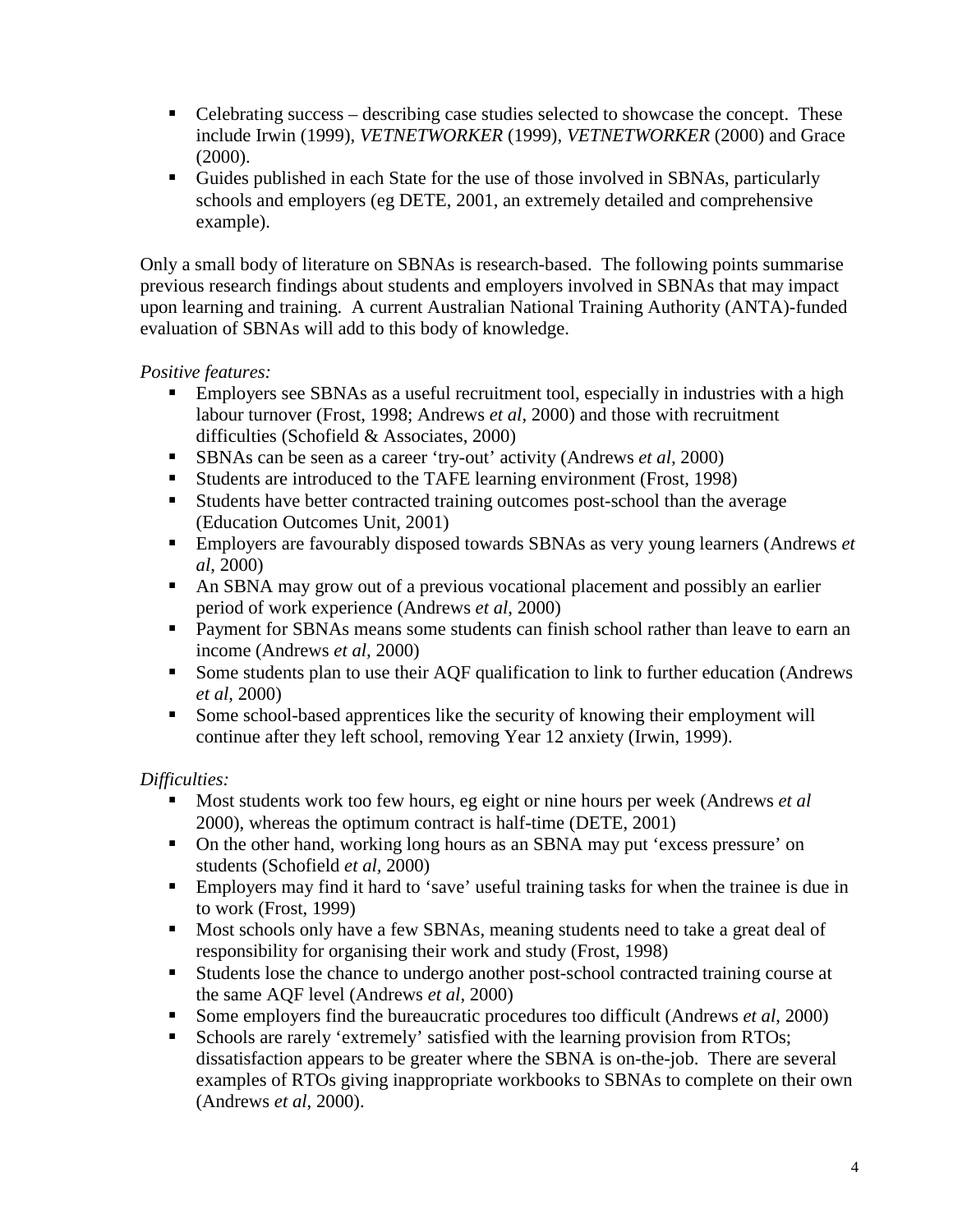- **Schools are hesitant to offer advice to employers on choice of training provider, whereas** employers would welcome advice (Andrews *et al,* 2000)
- There is only limited evidence of extra assistance being offered to equity groups (Andrews *et al*, 2000)
- **Employers prefer applicants for SBNAs to be carefully screened but schools are** unwilling to do this (Andrews *et al,* 2000)
- **Timetabling difficulties means students may miss out not only on lessons but also on** extra-curricular activities such as sport or drama (Andrews *et al*, 2000).

## **Research Method**

The major research method for the project was a survey of students undertaking school-based new apprenticeships. The project wished to compare the findings among a large sample of SBNAs with some of the findings of the previous project (Smith & Green, 2001). Therefore the questionnaire incorporated some of the same questions, particularly those relating to student characteristics and learning and training issues. Several other questions were added as a result of the review of the literature on SBNAs, literature on apprenticeships and traineeships more generally, and the input of reference group members and other stakeholders.

A sample of 50% of SBNAs was initially desired in each of the three States. Due to various difficulties the eventual sample was 50% in Victoria, approximately 36% in Queensland and 50% of all school students who were part-time apprentices and trainees in SA (SA did not, in 2001, flag school-based apprentices and trainees separately.) After discussion with State Training Authorities (STAs) and VET-in-schools personnel in the three States involved, it was decided to administer the survey via a questionnaire sent direct to the homes of the SBNAs. This was done through the apprentice and trainee database held by each STA. A covering letter was sent, explaining clearly what a SBNA was and who was eligible to respond.

The response rate exceeded all expectations, especially considering the length of the questionnaire (eight pages), the age of the respondents and the fact that final school exams were approaching for Years 12 and 13 students at the time of the survey (late September/early October 2001). 641 responses were received in time to be processed. These constituted 27.5% of the 2330 questionnaires sent out and a true response rate of around 30.3%, as at least half of the South Australian students who received questionnaires were not undertaking school-based apprenticeships/traineeships and were therefore ineligible to reply. The response rate was uniform across all three States. The survey, despite its length, was exceptionally well completed, with high response rates to the qualitative questions as well as the multiple choice questions.

## **Profile of SBNAs**

The profile of the respondents gave an interesting insight into the nature of the SBNA population.Compared with the general characteristics of the Australian population and the findings of the previous study about Year 10 to 12 students (Smith & Green, 2001: 43), the figures appear to suggest that:

**SBNAs** are distributed across school sectors in line with the general school population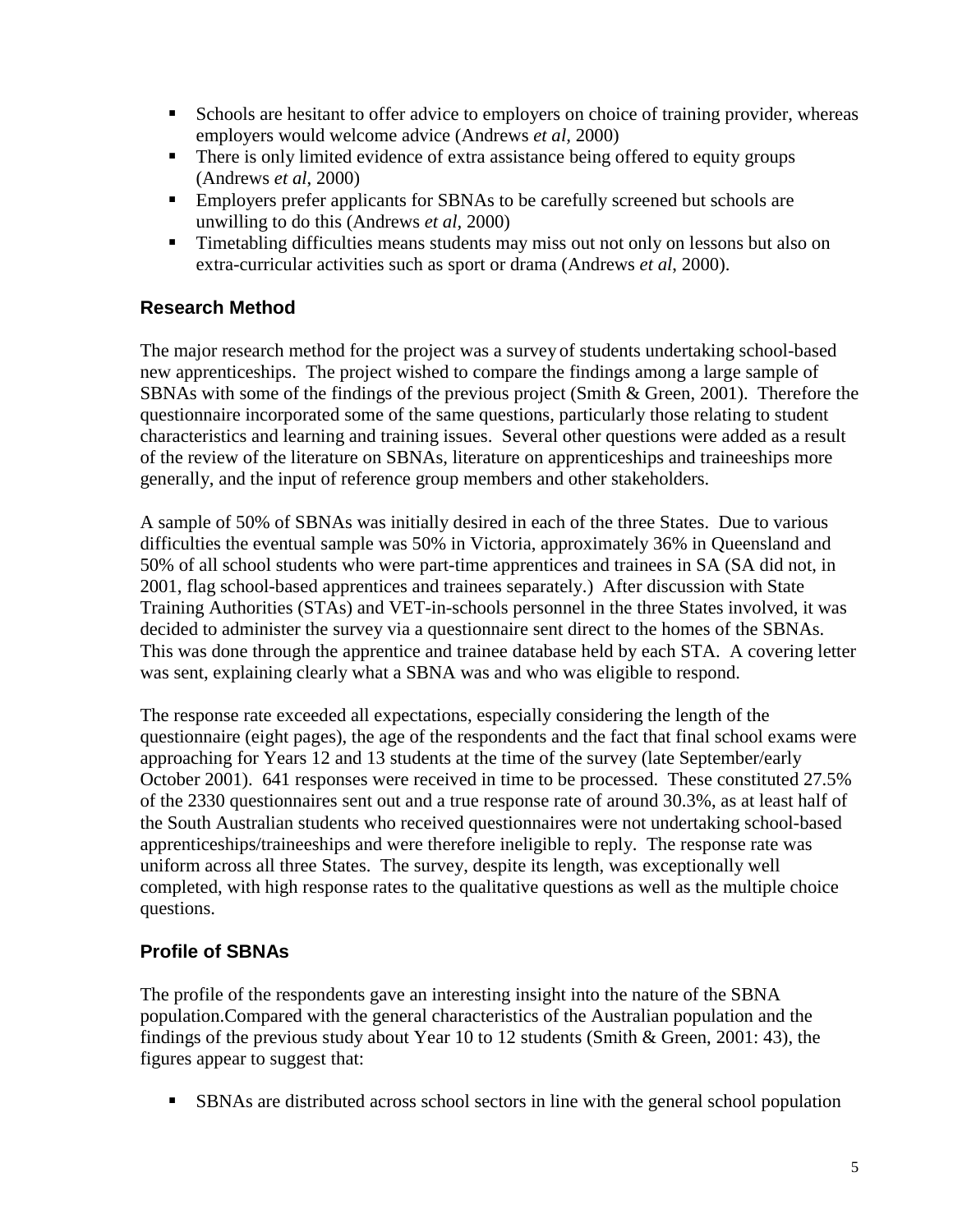- They are less likely than most Australians of the same age to live in a metropolitan area
- They are more likely to be female than male
- They are disproportionately Australian-born with Australian or English-speaking parents (in line with apprenticeships and traineeships generally)
- The vast majority expect to complete Year 12
- They are less likely than the average to aspire to immediate university entrance
- Compared with the sample of students from the previous study they are worse-off financially and less likely to have above-average academic ability (figure 2).

Students were given a list of reasons why they might have chosen to undertake a SBNA. They were asked to select three and then rank them. Two-fifths of the students said that the most important reason was to get the qualification; just over one-third said that getting specific experience in an industry was the most important reason. The only other reason that gained over 5% of responses was to help get a part-time job whilst at university or other tertiary institution.

Just over three-quarters (77.7%) had started their SBNA in Year 11 of school; 11.8% had begun during Year 10 and 10.5% during Year 12. Those who began during Year 12 would presumably not be able to complete their contract of training before they finished school. The majority of respondents had been working as SBNAs for some time. Thus their responses to learning and training questions can be regarded as well-informed.

#### **Nature of the Job**

Students were asked how they were employed: whether they were employed directly by an organisation or by a Group Training Company  $(GTC)^2$ . To examine the stability of employment they were asked to indicate whether they had worked for one or more than one employer (or host employer in the case of GTCs). Almost exactly half of the respondents (50.1%) were employed by Group Training Companies. Victoria was the State with the highest proportion of SBNAs employed by GTCs.

As might be expected, those working for GTCs were found to be more likely to have changed employers. 7.5% of the total who worked for GTCs had more than one employer whereas only 1.8% of the directly-employed had changed jobs.

Most of the students had learned about the SBNA through school, either through a teacher or co-ordinator (58%) or from a notice board at school (6.7%). 13.7% already worked for the employer before becoming an SBNA. There appeared to be some differences between SBNAs employed in the different modes. These included:

 Those working for GTCS were much more likely than the average to have found about the SBNA through school

 $\overline{\phantom{a}}$  $2^2$  GTCs are large employers of apprentices and trainees. They 'lease' their employees to host employers, performing all the normal employer functions such as payroll and personnel issues. They were introduced to boost apprentice and trainee numbers particularly in industries where employers were reluctant or unable to commit to long-term investment in apprentices and trainees.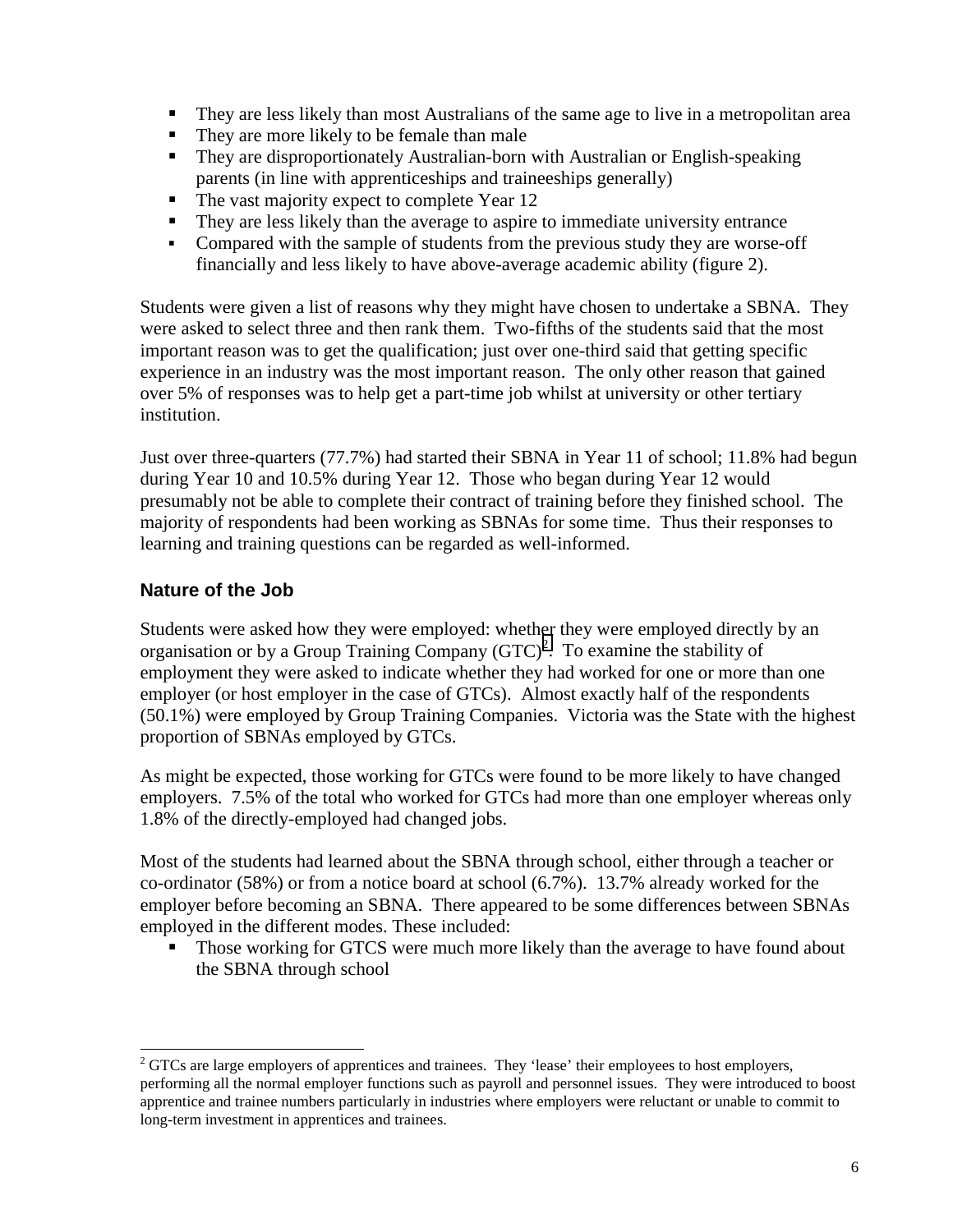**Those working directly for only one employer were more likely than the average to have** worked for the employer already or to have heard about the job through a family member.

By industry area the following responses were obtained (Table 2):

|                                         |       | Total  |
|-----------------------------------------|-------|--------|
|                                         | Count | $\%$   |
| Farming, forestry, mining               | 69    | 10.9%  |
| Manufacturing                           | 33    | 5.2%   |
| <b>Building</b>                         | 31    | 4.9%   |
| Retailing                               | 165   | 26.1%  |
| Fast food, cafes, restaurants           | 151   | 23.9%  |
| Cultural, recreational, sporting        | 12    | 1.9%   |
| Banking/real estate/finance             | 21    | 3.3%   |
| Government administration               | 18    | 2.8%   |
| Health, personal and community services | 32    | 5.1%   |
| Communications, media, computing        | 28    | 4.4%   |
| Office/Business                         | 35    | 5.5%   |
| Automotive                              | 32    | 5.1%   |
| Other                                   | 6     | 0.9%   |
| Total                                   | 633   | 100.0% |

#### **Table 2: Distribution of SBNAs by industry area**

These results show that SBNAs involve a wider range of industries than ordinary part-time student jobs, which are overwhelmingly concentrated in retail and fast food (Smith & Green, 2001). There were some variations by State. Queensland had a distribution much like the average across the three States. Victorian SBNAs were somewhat higher in farming/forestry/mining and much lower in building than the average. South Australia showed a quite different pattern. SBNAs were concentrated almost exclusively in three industry areas: retailing, fast food/cafes/restaurants and farming/forestry/mining.

There was considerable gender differentiation in the industry of employment. Females were twice as likely as males to be employed in retailing and 30% more likely to be in fast food/cafes/restaurants. Almost all of those in manufacturing, building and farming/forestry/mining were males, while almost all of those in health/personal & community services, in banking/finance and in government administration were females.

#### **The Working Environment**

The average number of hours worked per week was  $10.5^3$ . This is not much higher than the average number of hours for all part-time student jobs, which has been found to be 8.5 hours a week (Smith & Green, 2001: 10). While the respondents were asked to give the average number of hours a week, it is possible that some of those working longer hours in school holidays did not include these longer hours in their average figure.

The most common pattern of working was a set number of hours each week on school days; 55% of the SBNAs were working in this manner. 35% worked for a set number of hours per

<sup>&</sup>lt;sup>3</sup> 10.5 was the mean. The mode (most common) was 8 hours and the median was 9.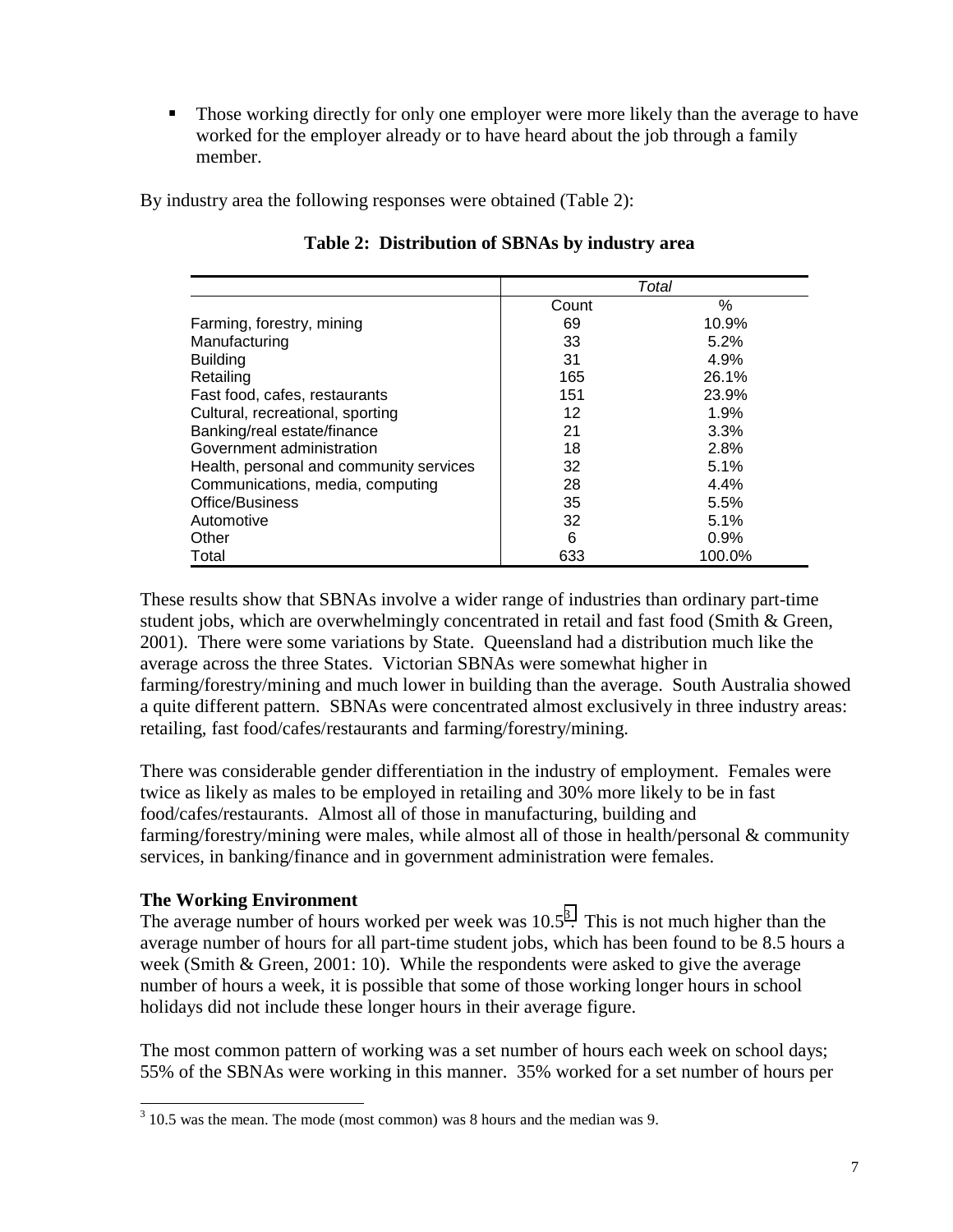week including weekends. 57% of the SBNAs also worked for extra hours in the school holidays. Inspection of 'other' responses suggested that quite a number of students did not have regular hours of work, working as casuals or attending for extra hours when their employers asked, for example to cover busy periods or sick leave. Some students said that they attended on days which their schools set aside for non-curricular activities, or that their employer allowed them to work when it suited them.

Although some students mentioned problems fitting in their SBNA hours as well as their school work, over half of the respondents (54%) said that it was not hard to fit in their jobs with their school work. Nearly two-fifths (38.9%) found it 'quite hard' but only 6.3% found it 'very hard'. In comparison with the large numbers of students in ordinary part-time jobs in the previous study, SBNAs were more likely than the average part-time student worker to experience some difficulty in fitting the job in, but less likely to find it 'very hard' (9.2% of all student workers found it 'very hard' to fit the job in). Those who worked extra hours in the school holidays found slightly less difficulty but the difference was negligible.

However, almost half of the students reported some problems with timetabling their working and training hours, and of these over half had to sort the problems out themselves. When analysed by State there were some differences. Victorian students were slightly more likely to experience no difficulties. South Australian students experienced more difficulties and were more likely to have to sort the problems out themselves (31.8% fell into this category).

The SBNAs overwhelmingly enjoyed their work; 67.3% said they enjoyed their job 'a lot', 25.5% 'some'; with only 5.2% saying 'a bit' and 1.9% 'not at all'. This compares very favourably with normal part-time student work. Smith & Green (2001) found that only 45.5% of students in ordinary part-time work enjoyed their work a lot and 44.4% a bit, with 10.1% not enjoying their jobs at all. (The option 'some' was not given in that study.)

Enjoyment of the job varied quite a lot across industry areas. Those working in retail were the least satisfied with their jobs. Only 51.5% of these SBNAs enjoyed their jobs 'a lot' compared with the average of 67.3%. Communications/media/computing, manufacturing and fast food/cafes/restaurants were also slightly below average. The industry areas where SBNAs were most satisfied were cultural/recreational/sporting (100% enjoyed their jobs 'a lot') and building (87.1%). Automotive, health/personal/community services and office/business were also above average.

Compared with ordinary part-time work, SBNAs were much more likely to be working with adults rather than other schoolchildren or other teenagers. Table 3 compares the results for SBNAs with the findings for ordinary student-worker jobs from the previous study (Smith & Green, 2001).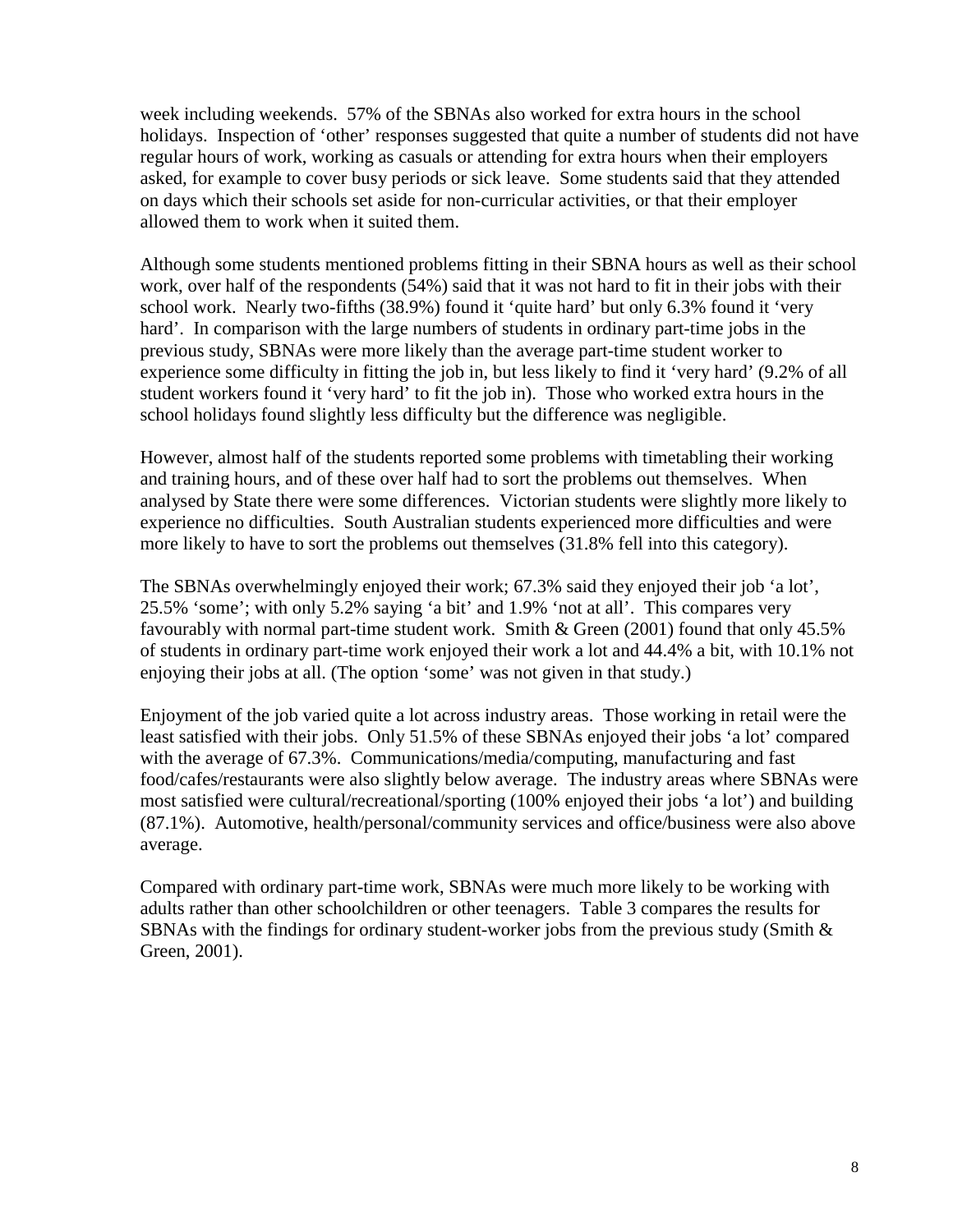#### **Table 3. Amount of time spent working with adults and other teenagers, SBNAs and ordinary student-workers**

| Age of fellow workers               | <b>SBNAs</b>  | Ordinary student-<br>workers |
|-------------------------------------|---------------|------------------------------|
|                                     | $\frac{0}{0}$ | %                            |
| Spent most time working with adults | 63.4          | 39.5                         |
| Spent most time working with        | 9.7           | 27.1                         |
| teenagers                           |               |                              |
| Worked equally with adults and      | 26.7          | 33.4                         |
| teenagers                           |               |                              |

The SBNAs were asked how often they discussed their progress at work with their boss or supervisor. Only 21% said they discussed their progress 'often', with 33% each answering 'sometimes' or 'occasionally'. 12% said they never discussed their progress. Those working for a GTC were found to be less likely to discuss their progress at work often with their workplace supervisor than those working directly for an employer. Those working mainly with adults were more likely to have a supervisor who was interested in their progress. However, even among these SBNAs 40% discussed their progress only occasionally, or not at all.

There was a reasonable amount of feedback from jobs to school life and peers. Table 4 shows how often the students discussed their SBNA in class at school, and with friends.

#### **Table 4. How often do you discuss the apprentice/traineeship in class at school, and with friends?**

|              | In class |       | With friends |       |
|--------------|----------|-------|--------------|-------|
|              | No.      | $\%$  | No.          | $\%$  |
| Often        | 67       | 11.3  | 161          | 25.8  |
| Occasionally | 303      | 51.3  | 361          | 58.0  |
| Never        | 220      | 37.2  | 100          | 16.0  |
| Total        | 590      | 100.0 | 622          | 100.0 |

These results show a much greater integration of SBNAs with school life and peer interaction than ordinary student part-time work. The previous study (Smith & Green, 2001: 69) showed that students' ordinary part-time jobs were very rarely discussed in class (68.8% said that they were never discussed), and that over a quarter of students (26.6%) never discussed their jobs with their friends, with only 5.8% discussing their jobs 'often' with friends.

## **Learning and Training**

#### **On the Job Training**

Respondents were asked to choose from a list of ways of learning at work, and to rank the three most important for them in their SBNA. Almost half (48.9%) of the SBNAs reported that the most important way in which they learned at work was through being shown by a trainer or supervisor. Just under one-fifth (19.6%) said they learned most from being shown by fellow workers. Watching others' was the most important method for just over one-tenth (10.1%). 44 respondents (7%) said that 'trial and error' was their main learning method. These results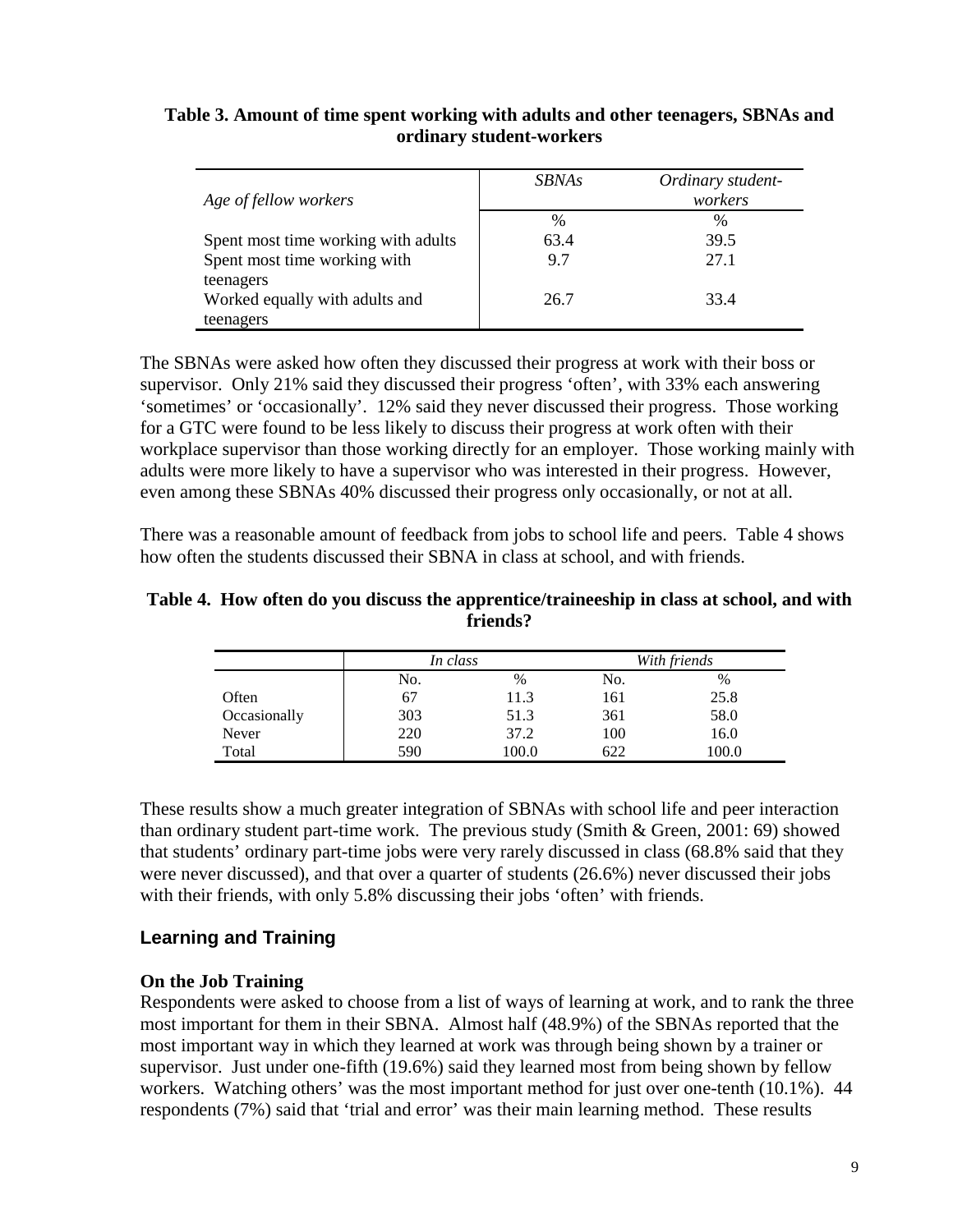compared favourably with ordinary part-time work for school students (Smith  $\&$  Green, 2001), with SBNAs more likely to be trained formally. On the basis of 'first most important learning method', 'being shown by a trainer or supervisor' was well ahead for SBNAs, with the 48.9% reported above well ahead of the previous project's findings of 41.8% for ordinary part-time student workers.

Some forms of learning were clearly more effective than others. Those whose first-mostimportant way of learning at work was doing an off the job course were most likely to feel clear about how to do their tasks<sup>4</sup>. Asking questions of a supervisor, asking questions of a fellow worker and being shown by a trainer or supervisor were also more effective than the average. Trial and error, not surprisingly, was the least effective. There was a very clear correlation between the interest of a supervisor and how well trained the SBNAs felt. Of those who discussed their progress at work often with their supervisor, over 68% said they always felt clear about how to do their job, whereas only 43% of those who never discussed their progress felt clear about how to do their job. Moreover, those who were employed directly by a company felt somewhat better trained (63% always felt clear about their work) than those who were employed by a Group Training Company, especially those who worked for two or more host employers (53% of these always felt clear).

The SBNAs were asked to write down an important specific skill that was needed in the job. These were coded as follows (Table 5):

| Main specific skills                   | No. | $\%$ |
|----------------------------------------|-----|------|
| Operating machinery/equipment          | 121 | 21.0 |
| Handling tools/raw materials           | 113 | 19.7 |
| Communication with other workers       | 107 | 18.6 |
| Customer service                       | 50  | 8.7  |
| Computer operation                     | 42  | 7.3  |
| Cognitive skills                       | 29  | 5.0  |
| Organising work                        | 27  | 4.7  |
| Handling people (eg elderly, children) | 22  | 3.8  |
| Administration                         | 21  | 3.7  |
| Handling animals                       | 19  | 3.3  |
| Other                                  | 19  | 3.3  |
| No skills                              |     | 0.9  |

**Table 5: Important specific skills needed in the SBNAs' jobs** 

Some of these skills are very specific and others are quite general. When asked how well they had learned the skill, 54% said very well, 31% quite well and 5% 'a bit'. 10% said they knew how to do it already. Those doing an apprenticeship were less likely to have learned the skill 'very well' than those in traineeships. This is in line with other research on apprenticeships and traineeships, which shows that apprentices learn skills at a slower rate than trainees (Smith, 2000).

 $\overline{a}$ <sup>4</sup> How clear the SBNA was about workplace tasks was used as a proxy for quality of training, since an objective measure of quality of training would be impossible.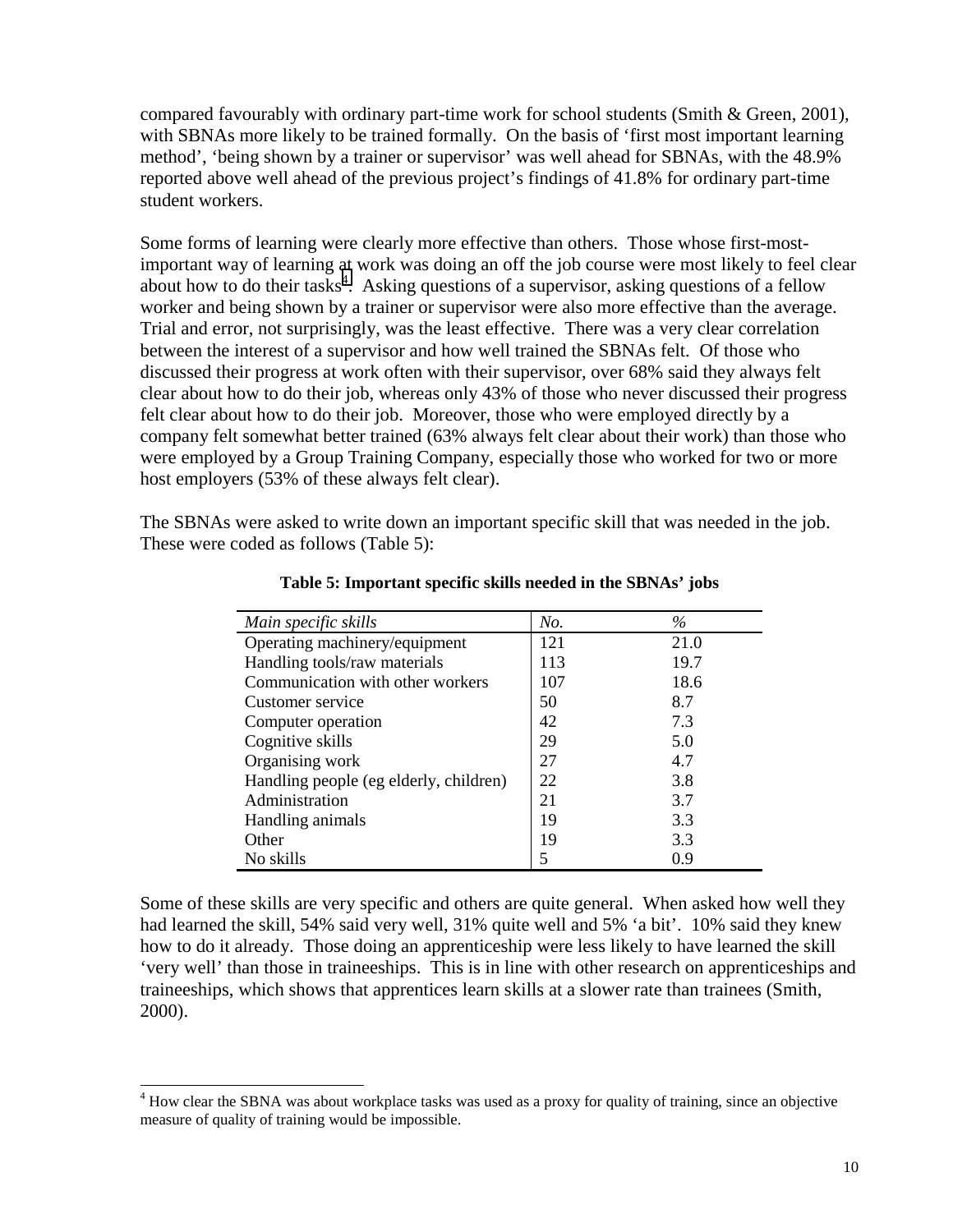#### **Generic Skills Development**

A list of seven generic skills was given to students and they were asked how much they had developed them in their jobs. They were given a choice of 'a lot', 'some', 'a bit' and 'not at all'. The list was loosely based on the Mayer key competencies (AEC/MOVEET, 1993). As in ordinary part-time jobs (Smith & Green, 2001: 60), 'behaving at work', 'verbal communication' and 'using your initiative' were the three generic skills most developed. The least most developed was 'communication in writing'. However compared with ordinary parttime jobs, there was less difference between the highest and lowest scoring skills. 'Working in teams', 'solving problems' and 'how to behave at work' all scored higher in SBNAs than in ordinary part-time work.

In order to gain an overall picture of generic skills development, for each SBNA, each skill was assigned a value (3 to 'a lot', 2 to 'some' and so on). These were then added to give a generic skills index for each student which was somewhere between 0 and 21. The previous project (Smith & Green, 2001) had found that the mean generic skills index for the small number of SBNAs in that study was 18.33 compared with 14.50 for non-school based apprentices and trainees and 13.98 for all student-workers. The findings this time were that the mean generic skills index for the 617 SBNAs who completed this question was 15.07. This is not as high as might have been expected from the previous project, but is still considerably higher than the average for student part-time jobs and for non-school-based apprentices and trainees.

Further analysis revealed a number of variations, for example:

- *By mode of employment:* those employed directly by a company showed slightly higher generic skills indices than those working for a Group Training Company. The most significant finding, however, for both those employed directly and those working for a GTC, was that those who worked in two or more workplaces developed their generic skills more (0.70 more in each case).
- *By mode of off the job training:* the best mean generic skills index belonged to those who were studying on block release (15.56 at private RTO and 15.37 at TAFE) and the worst (13.80) to those who studied at home in their own time. School (14.62) was the next lowest.
- *By mode of on the job training:* significantly higher than average indices were shown by those whose first most important method of learning was off-the-job courses (16.07) and watching others (15.78).

#### **Off the Job Training**

Almost a quarter of the SBNAs were doing all of their training on the job. A further quarter attended TAFE or another RTO on block release, with only 19% going to a training provider on traditional day release from work. The students' qualitative responses suggested that block release was not necessarily regular, often being structured around school holidays or on an ad hoc basis. Only just over 10% of students were undertaking their off the job training at school. South Australia was the heaviest user of wholly on-the-job traineeships and apprenticeships with Queensland well below the average. Queensland SBNAs were the highest users of TAFE. Victorian students were the most likely to be doing all their off-the-job training in their own time, or at school (although the numbers for both were small).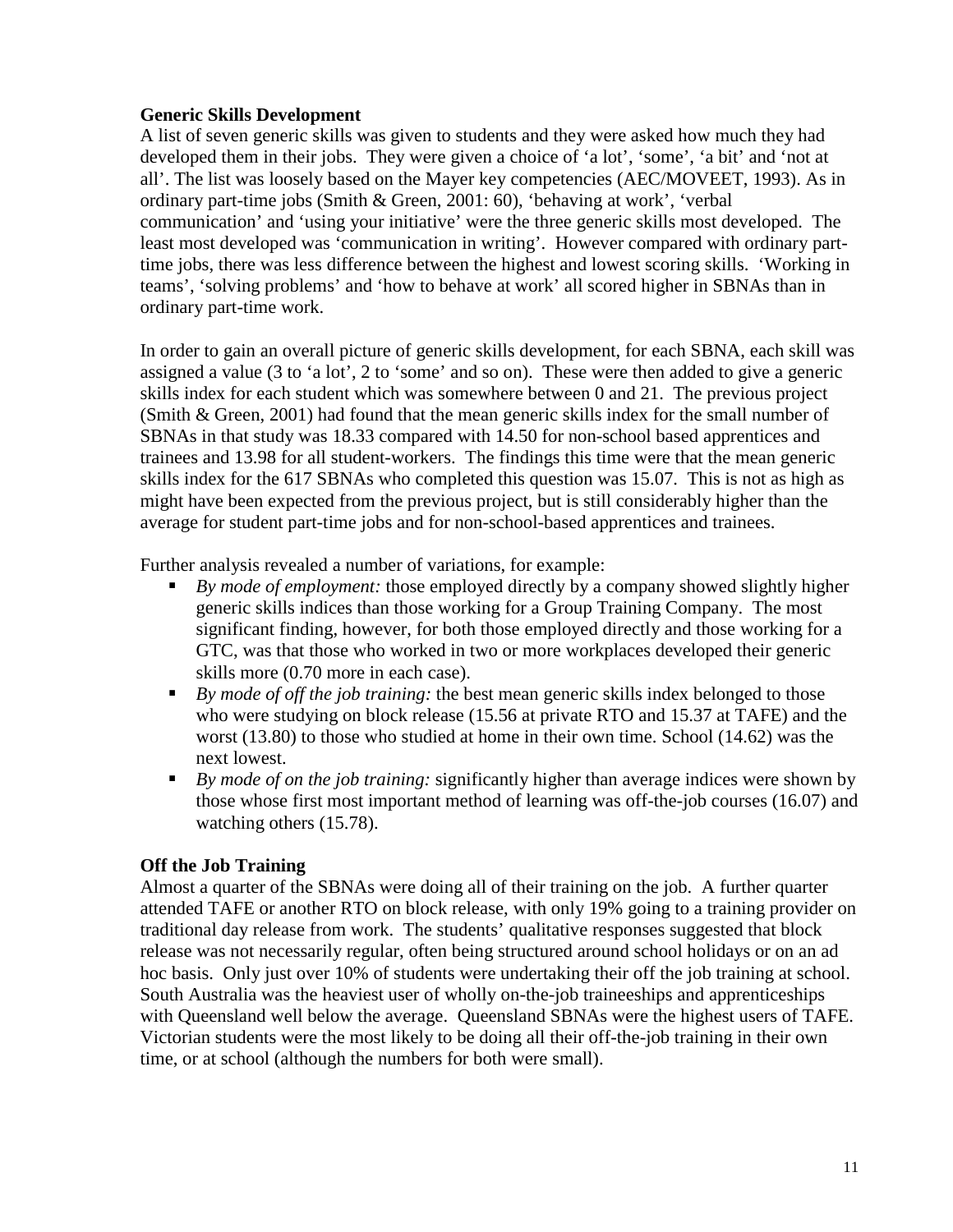Retail and fast food were more likely than the average to involve fully on-the-job traineeships. TAFE training was most common in the traditional trade areas of manufacturing, building, and automotive. Office/business SBNAs were much more likely then the average to be doing their off-the-job training at a private RTO or at school. Analysis by type of contract of training showed apprentices heavily concentrated in TAFE (over 45%) whereas trainees were much more evenly distributed across the different modes of delivery.

Most SBNAs found their off-the-job training helped in their jobs, with only just over onequarter (27.6%) saying it did not help, or only helped a bit. Non-TAFE RTOs appeared to have been the most useful for the SBNAs, with regular TAFE attendance a fairly close second. School and distance education/online did not rate very highly among students. Similar patterns were found in students' answers to a question about how much their workplace learning helped in their off the job training.

One quarter of SBNAs discussed their workplace experience 'often' with their off their job trainers, with one-third discussing them 'sometimes'. Some training providers appeared to have made more effort than others to discuss SBNAs' workplace experiences. In general, workplace experiences were more likely to be discussed in the off-the-job training than vice versa. Only one-fifth of SBNA reported that their workplace bosses often discussed their off-the-job training with them. One-third said that it was discussed 'sometimes', 30% 'occasionally' and 16% 'never'.

Over a hundred respondents chose to make extra comments about their off the job learning. These comments, while mainly positive, were less enthusiastic than comments about on the job learning. Positive comments had a number of themes, including learning a wider range of tasks than could be done at work, learning underlying knowledge and theory, and receiving individual attention from the trainer. The negative comments related primarily to lack of relevance to workplace tasks and to poor teaching or organisation.

## **Conclusions**

The overall impression gained from the analysis of the 641 questionnaires is that undertaking a SBNA is a highly positive experience for the majority of those students involved. It does need to be acknowledged that those returning the questionnaire might not be entirely typical of the full population of SBNAs, but the high return rate of 30% indicates a high degree of representativeness. The conclusions which follow are informed partly by the qualitative responses to the survey which, for reasons of space, have not been described in this paper.

It has been pointed out by many writers (eg Robinson, 2001) that apprenticeships and traineeships offer an ideal way to introduce young people to working life. The combination of work and study allows for the young people to progress in their careers and there is a tradition of employers caring for and mentoring young workers in such contracts of training. There were however some misgivings, when school-based new apprenticeships were introduced, about whether such arrangements could combine with schooling. This study has confirmed, however, that in most cases this combination has been very successful.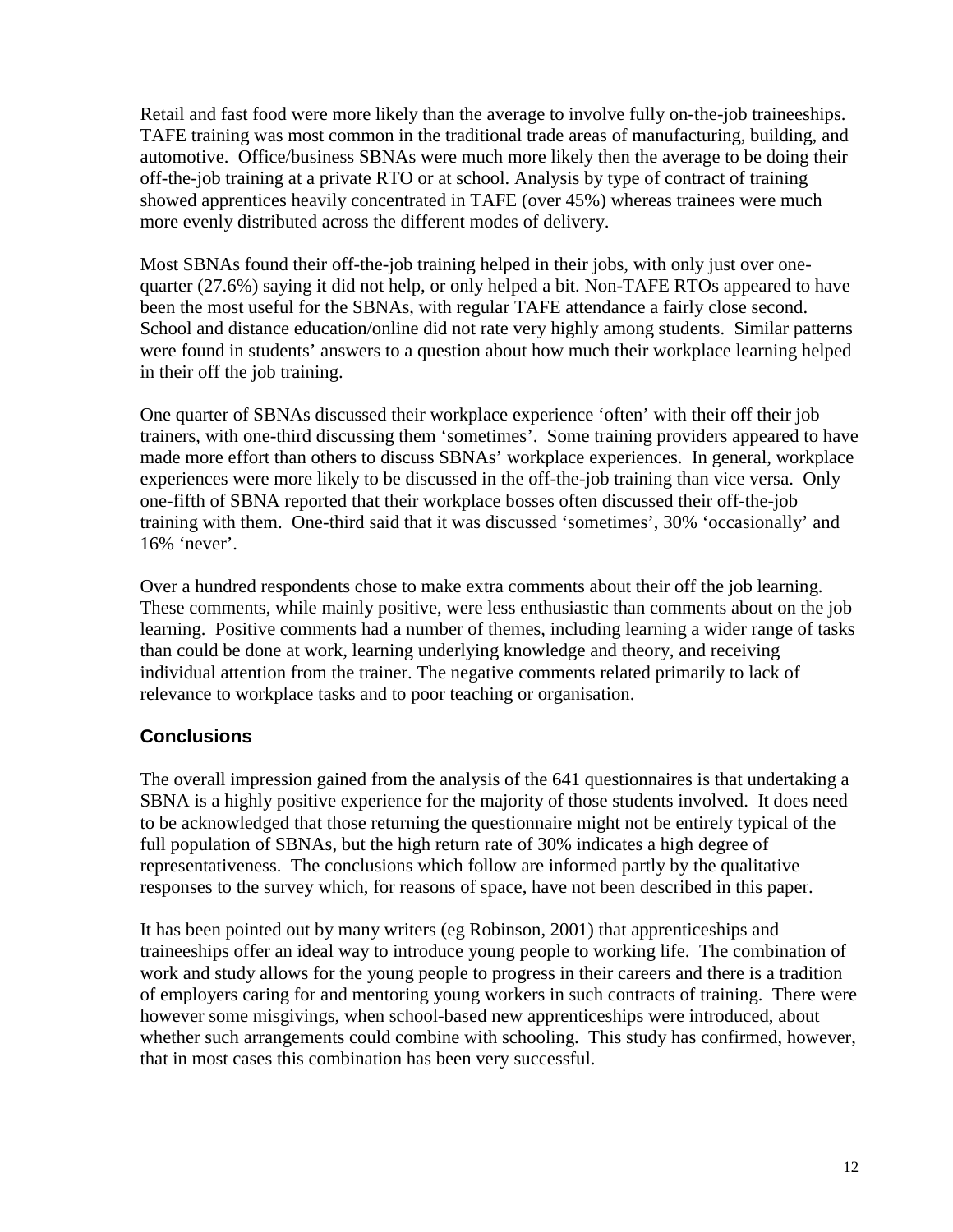One factor in the success of SBNAs may be that most senior school students are working anyway, and so SBNAs are not significantly different from their peers. Compared with ordinary part-time work, SBNAs score higher on a number of significant indicators. These are:

- Enjoyment of job
- Attention of a supervisor
- Working with adults rather than other teenagers
- **Level of responsibility.**

These indicators were all shown in the previous study (Smith & Green, 2001) to be associated with higher learning outcomes.

The addition of off the job training to the workplace component of the SBNA appears to enhance enjoyment and learning outcomes. Students appeared to welcome the addition of another interested adult to their development, although in a number of cases they voiced some specific complaints about their training providers. Several students commented on the way in which off the job training added to their overall understanding of their field of practice. Most valued the qualification that they would gain as a result of their study.

The previous study noted the superiority of learning outcomes for school-based apprentices and trainees compared with other school students who were undertaking apprenticeships and traineeships independently. While the current study did not survey non-school based new apprentices, there were some clear findings about links between school and the workplace which were found to be much greater than in ordinary part-time work. The students' jobs were discussed quite frequently at school and with friends, and they noted that their jobs helped them in other subjects. Added to the fact that most had found out about their jobs through school, it was evident that SBNAs were legitimised in the eyes of the school in the way that other parttime jobs are clearly not. However students undertaking their off the job training at school did not appear as satisfied with it as did students attending other RTOs. One explanation for this is that those undertaking SBNAs are, on the whole, more eager to escape the school environment than other senior school students. This would also go some way to explaining the greater satisfaction of SBNAs with workplace training than off the job training in general.

#### **What Problems Remain?**

While the overall tenor of the findings is very positive, some problems exist. These include:

- The low number of hours worked by SBNAs (mean of 10.5) is significantly lower than that recommended (eg by DETE 2000) and it is difficult to see how students could complete the hours required even for a traineeship within senior high school years. The question then arises as to whether school-based traineeships can be regarded as fully equivalent to those undertaken by full-time workers.
- While training undertaken during school holidays does not interfere with work or school, it may prove quite a burden for some students to lose their holiday periods, although this issue was not specifically mentioned by any students.